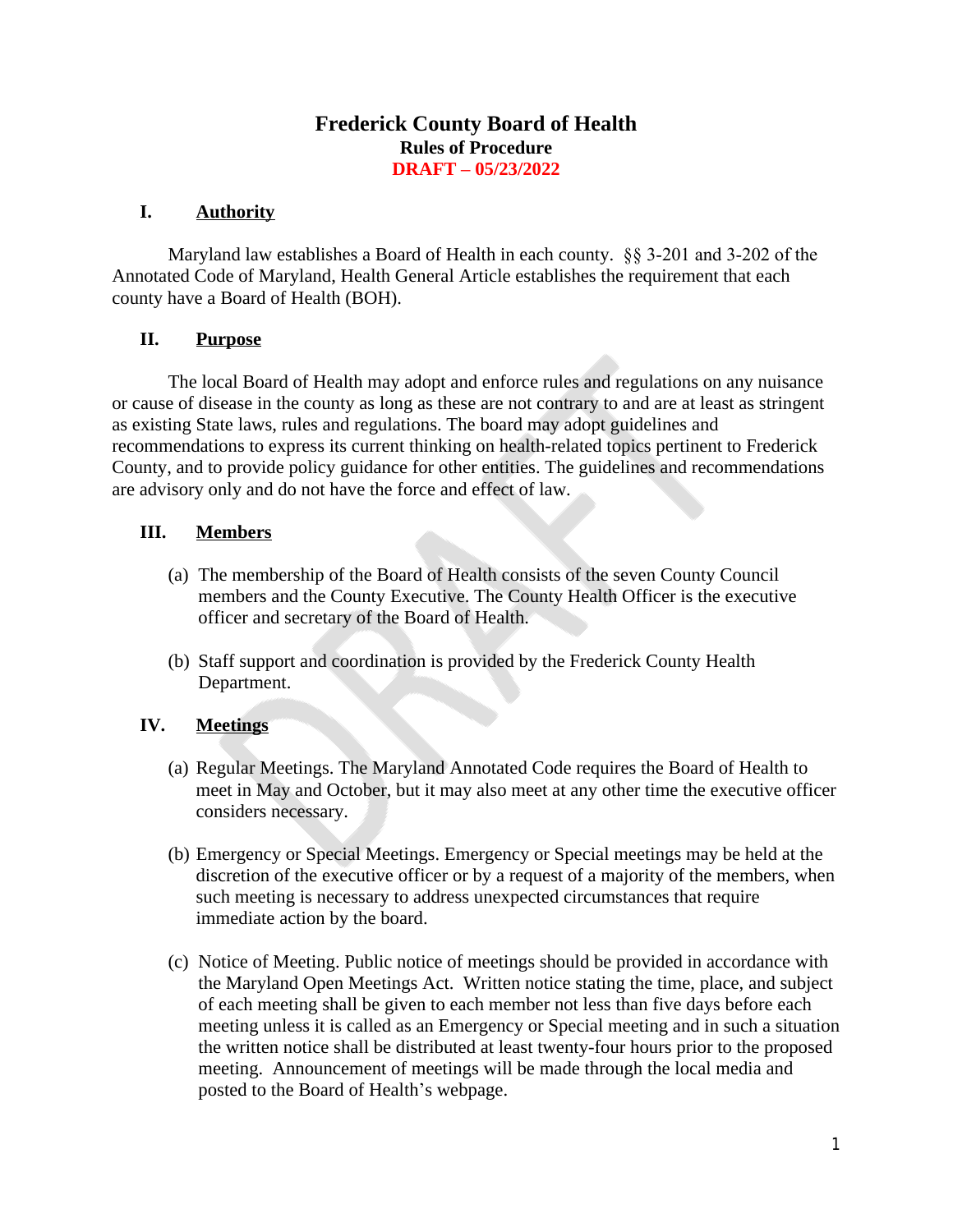- (d) Quorum. A quorum of the Board members shall consist of five (5) members and shall be required to conduct business.
- (e) Voting is to be by roll call, except on procedural motions, consent agenda items, and adoption of minutes. The ayes and nays must be recorded in the minutes of the meeting. Each member shall be entitled to one vote on each matter submitted to a vote. The Executive Officer may only cast a vote to break a tie.
- (f) Meetings shall be completed by 11:00 pm. Any agenda item which has not begun by 10:00 p.m. will be moved to the next meeting agenda under Old Business.
- (g) Parliamentary Procedure. Robert's Rules of Order is adopted. In all matters not provided for in these policies and procedures, the applicable rules in the current edition of Robert's Rules of Order Newly Revised shall govern.

### **V. Meeting Agendas**

- (a) The executive officer is to prepare an agenda for each meeting. Agendas should be posted a week before each meeting. For emergency meetings, agendas should be prepared and posted online as soon as practicable.
- (b) Each agenda is to be distributed to Board members. After distribution, the executive officer may amend an agenda. Members may make requests to amend the agenda. In the event the Executive Officer amends the agenda, the Executive Officer will prepare and distribute a replacement agenda.
- (c) A copy of any proposed rule, regulation, guideline or recommendation, as well as any supporting documentation, must be linked to the agenda when it is posted and made accessible to the public.
- (d) A request by a member to include an item on a given agenda must be submitted to the Executive Officer no later than 13 calendar days preceding the meeting at which it is proposed for discussion.

### **VI. Board of Health Minutes**

(a) Copies of the minutes of Board of Health meetings should be drafted and posted to the Board of Health website within 21 days of the meeting. Draft minutes are not final until approved by the Board. Approval of minutes should occur at the next regularly scheduled meeting of the Board.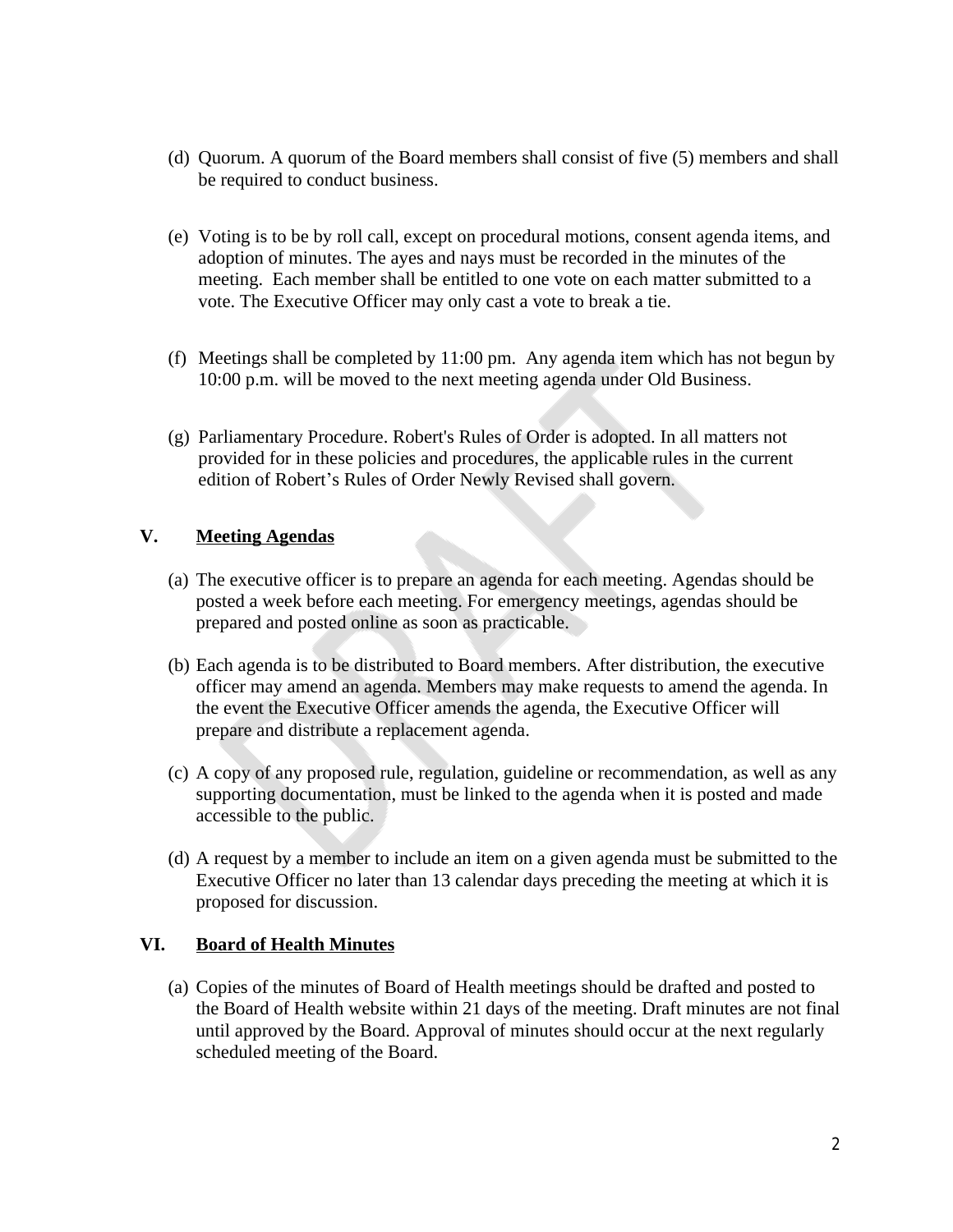(b) Video recordings of meetings that are open to the public pursuant to State law are to be made available on the County's website under Board of Health Meetings.

#### **VII. Public Participation at Meetings**

- (a) The Executive Officer may provide time for members of the public to address the Board on pertinent matters. The executive officer may set a time limit on public comment. Individuals will have up to three (3) minutes for public comment.
- (b) No person will be allowed to address the Board until the appropriate time, as determined by the Executive Officer.
- (c) A person who wishes to address the Board cannot proceed until recognized by the Executive Officer. Upon recognition, the person must begin by first stating his or her name, hometown and zip code.
- (d) A person attending a public meeting who is not a member of the Board is a guest of the Board. As a guest, a person may not engage in any conduct that interferes with the right of anyone to attend the meeting, listen to the meeting or engage in behavior that disrupts a meeting, such as by waving placards, signs, or banners. The Executive Officer may order a person who persists in disruptive conduct to be removed from the meeting and may request security or law enforcement assistance to restore order.
- (e) When presenting written materials to the Board during a public meeting, a minimum of fifteen (15) copies shall be provided to the Board and staff. If additional copies are needed, a request should be made to Board staff prior to the meeting.

### **VIII. Rules and Regulations**

- (a) A rule or regulation shall embrace one subject. The subject shall be described in its title. No regulation may be enacted, revised, or amended by reference to its title alone. The duty of the Board shall be to enact the same format and arrangement of words as the regulation would read when it goes into effect.
- (b) A rule or regulation may be introduced by one or more members or Executive Officer during a regular, special, or emergency meeting.
- (c) Before the adoption, amendment or repeal of any rule or regulation, the Board shall conduct a public hearing on the subject of the proposed rule or regulation. Individuals will have up to three (3) minutes for public comment.
- (d) Before a public hearing on a rule or regulation, the title and a fair summary of the rule or regulation and the date, time, and place of the public meeting shall be published at least once each week for two successive weeks on the Board of Health website and in a newspaper of general circulation in the County. If the Board determines that no such newspaper exists in the County, the Board shall use whatever media it deems